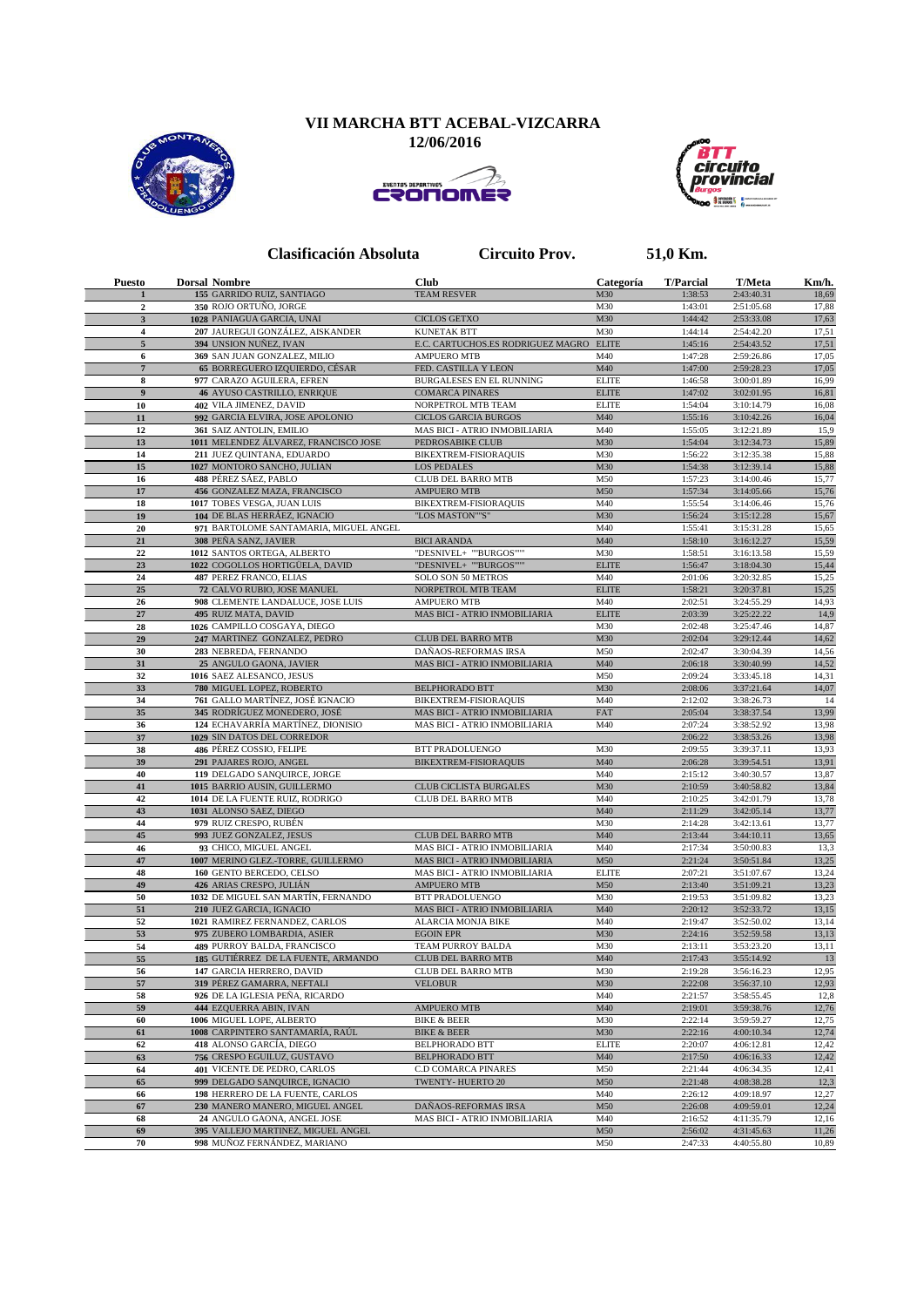



ERONOMER



**Clasificación Categorías Circuito Prov. 51,0 Km.**

|        |      | <b>ELITE MASCULINA</b>             |                                      |               |
|--------|------|------------------------------------|--------------------------------------|---------------|
| P.Cat. | Dor. | Nombre                             | Club                                 | <b>Tiempo</b> |
|        |      | 394 UNSION NUÑEZ, IVAN             | E.C. CARTUCHOS.ES RODRIGUEZ MAGRO    | 2:54:43       |
|        |      | 977 CARAZO AGUILERA, EFREN         | <b>BURGALESES EN EL RUNNING</b>      | 3:00:01       |
|        |      | <b>46 AYUSO CASTRILLO, ENRIQUE</b> | <b>COMARCA PINARES</b>               | 3:02:01       |
|        |      | 402 VILA JIMENEZ, DAVID            | NORPETROL MTB TEAM                   | 3:10:14       |
|        |      | 1022 COGOLLOS HORTIGÜELA, DAVID    | "DESNIVEL+ ""BURGOS"""               | 3:18:04       |
|        |      | 72 CALVO RUBIO, JOSE MANUEL        | NORPETROL MTB TEAM                   | 3:20:37       |
|        |      | <b>495 RUIZ MATA, DAVID</b>        | <b>MAS BICI - ATRIO INMOBILIARIA</b> | 3:25:22       |
|        |      | 160 GENTO BERCEDO, CELSO           | <b>MAS BICI - ATRIO INMOBILIARIA</b> | 3:51:07       |
|        |      | 418 ALONSO GARCÍA. DIEGO           | <b>BELPHORADO BTT</b>                | 4:06:12       |
|        |      |                                    |                                      |               |

## *MASTER 30 MASCULINA*

| P.Cat. | Dor.           | Nombre                                | <b>Club</b>                   | Tiempo  |
|--------|----------------|---------------------------------------|-------------------------------|---------|
|        |                | 155 GARRIDO RUIZ, SANTIAGO            | <b>TEAM RESVER</b>            | 2:43:40 |
|        | $\overline{c}$ | 350 ROJO ORTUÑO, JORGE                |                               | 2:51:05 |
|        | 3              | 1028 PANIAGUA GARCIA, UNAI            | <b>CICLOS GETXO</b>           | 2:53:33 |
|        |                | 207 JAUREGUI GONZÁLEZ, AISKANDER      | <b>KUNETAK BTT</b>            | 2:54:42 |
|        |                | 1011 MELENDEZ ÁLVAREZ, FRANCISCO JOSE | PEDROSABIKE CLUB              | 3:12:34 |
|        | 6.             | 211 JUEZ QUINTANA, EDUARDO            | BIKEXTREM-FISIORAQUIS         | 3:12:35 |
|        |                | 1027 MONTORO SANCHO, JULIAN           | <b>LOS PEDALES</b>            | 3:12:39 |
|        | 8              | 104 DE BLAS HERRÁEZ, IGNACIO          | "LOS MASTON""S"               | 3:15:12 |
|        | 9              | 1012 SANTOS ORTEGA, ALBERTO           | "DESNIVEL+ ""BURGOS"""        | 3:16:13 |
|        | 10             | 1026 CAMPILLO COSGAYA, DIEGO          |                               | 3:25:47 |
|        | 11             | 247 MARTINEZ GONZALEZ, PEDRO          | <b>CLUB DEL BARRO MTB</b>     | 3:29:12 |
|        | 12             | 780 MIGUEL LOPEZ, ROBERTO             | <b>BELPHORADO BTT</b>         | 3:37:21 |
|        | 13             | <b>486 PÉREZ COSSIO. FELIPE</b>       | <b>BTT PRADOLUENGO</b>        | 3:39:37 |
|        | 14             | 1015 BARRIO AUSIN, GUILLERMO          | <b>CLUB CICLISTA BURGALES</b> | 3:40:58 |
|        | 15             | 979 RUIZ CRESPO, RUBÉN                |                               | 3:42:13 |
|        | 16             | 1032 DE MIGUEL SAN MARTÍN. FERNANDO   | <b>BTT PRADOLUENGO</b>        | 3:51:09 |
|        | 17             | 975 ZUBERO LOMBARDIA, ASIER           | <b>EGOIN EPR</b>              | 3:52:59 |
|        | 18             | 489 PURROY BALDA, FRANCISCO           | <b>TEAM PURROY BALDA</b>      | 3:53:23 |
|        | 19             | 147 GARCIA HERRERO, DAVID             | <b>CLUB DEL BARRO MTB</b>     | 3:56:16 |
|        | 20             | 319 PÉREZ GAMARRA, NEFTALI            | <b>VELOBUR</b>                | 3:56:37 |
|        | 21             | 1006 MIGUEL LOPE, ALBERTO             | <b>BIKE &amp; BEER</b>        | 3:59:59 |
|        | 22             | 1008 CARPINTERO SANTAMARÍA, RAÚL      | <b>BIKE &amp; BEER</b>        | 4:00:10 |

|        |                  | <b>MASTER 40 MASCULINA</b>             |                                      |         |
|--------|------------------|----------------------------------------|--------------------------------------|---------|
| P.Cat. | Dor.             | <b>Nombre</b>                          | <b>Club</b>                          | Tiempo  |
|        |                  | 369 SAN JUAN GONZALEZ, MILIO           | <b>AMPUERO MTB</b>                   | 2:59:26 |
|        | $\overline{2}$   | <b>65 BORREGUERO IZOUIERDO. CÉSAR</b>  | FED. CASTILLA Y LEON                 | 2:59:28 |
|        | 3                | 992 GARCIA ELVIRA, JOSE APOLONIO       | <b>CICLOS GARCIA BURGOS</b>          | 3:10:42 |
|        |                  | 361 SAIZ ANTOLIN, EMILIO               | <b>MAS BICI - ATRIO INMOBILIARIA</b> | 3:12:21 |
|        | 5                | 1017 TOBES VESGA. JUAN LUIS            | BIKEXTREM-FISIORAQUIS                | 3:14:06 |
|        | 6                | 971 BARTOLOME SANTAMARIA, MIGUEL ANGEL |                                      | 3:15:31 |
|        |                  | 308 PEÑA SANZ, JAVIER                  | <b>BICI ARANDA</b>                   | 3:16:12 |
|        | 8                | <b>487 PEREZ FRANCO, ELIAS</b>         | <b>SOLO SON 50 METROS</b>            | 3:20:32 |
|        | $\boldsymbol{9}$ | 908 CLEMENTE LANDALUCE, JOSE LUIS      | <b>AMPUERO MTB</b>                   | 3:24:55 |
|        | 10               | 25 ANGULO GAONA, JAVIER                | MAS BICI - ATRIO INMOBILIARIA        | 3:30:40 |
|        | 11               | 761 GALLO MARTÍNEZ, JOSÉ IGNACIO       | <b>BIKEXTREM-FISIORAQUIS</b>         | 3:38:26 |
|        | 12               | 124 ECHAVARRÍA MARTÍNEZ. DIONISIO      | MAS BICI - ATRIO INMOBILIARIA        | 3:38:52 |
|        | 13               | 291 PAJARES ROJO, ANGEL                | <b>BIKEXTREM-FISIORAQUIS</b>         | 3:39:54 |
|        | 14               | 119 DELGADO SANQUIRCE, JORGE           |                                      | 3:40:30 |
|        | 15               | 1014 DE LA FUENTE RUIZ, RODRIGO        | <b>CLUB DEL BARRO MTB</b>            | 3:42:01 |
|        | 16               | 1031 ALONSO SAEZ, DIEGO                |                                      | 3:42:05 |
|        | 17               | 993 JUEZ GONZALEZ, JESUS               | <b>CLUB DEL BARRO MTB</b>            | 3:44:10 |
|        | 18               | 93 CHICO, MIGUEL ANGEL                 | <b>MAS BICI - ATRIO INMOBILIARIA</b> | 3:50:00 |
|        | 19               | 210 JUEZ GARCIA, IGNACIO               | <b>MAS BICI - ATRIO INMOBILIARIA</b> | 3:52:33 |
|        | 20               | 1021 RAMIREZ FERNANDEZ, CARLOS         | <b>ALARCIA MONJA BIKE</b>            | 3:52:50 |
|        | 21               | 185 GUTIÉRREZ DE LA FUENTE, ARMANDO    | <b>CLUB DEL BARRO MTB</b>            | 3:55:14 |
|        | 22               | 926 DE LA IGLESIA PEÑA, RICARDO        |                                      | 3:58:55 |
|        | 23               | 444 EZQUERRA ABIN, IVAN                | <b>AMPUERO MTB</b>                   | 3:59:38 |
|        | 24               | 756 CRESPO EGUILUZ, GUSTAVO            | <b>BELPHORADO BTT</b>                | 4:06:16 |
|        | 25               | 198 HERRERO DE LA FUENTE, CARLOS       |                                      | 4:09:18 |
|        | 26               | 24 ANGULO GAONA, ANGEL JOSE            | <b>MAS BICI - ATRIO INMOBILIARIA</b> | 4:11:35 |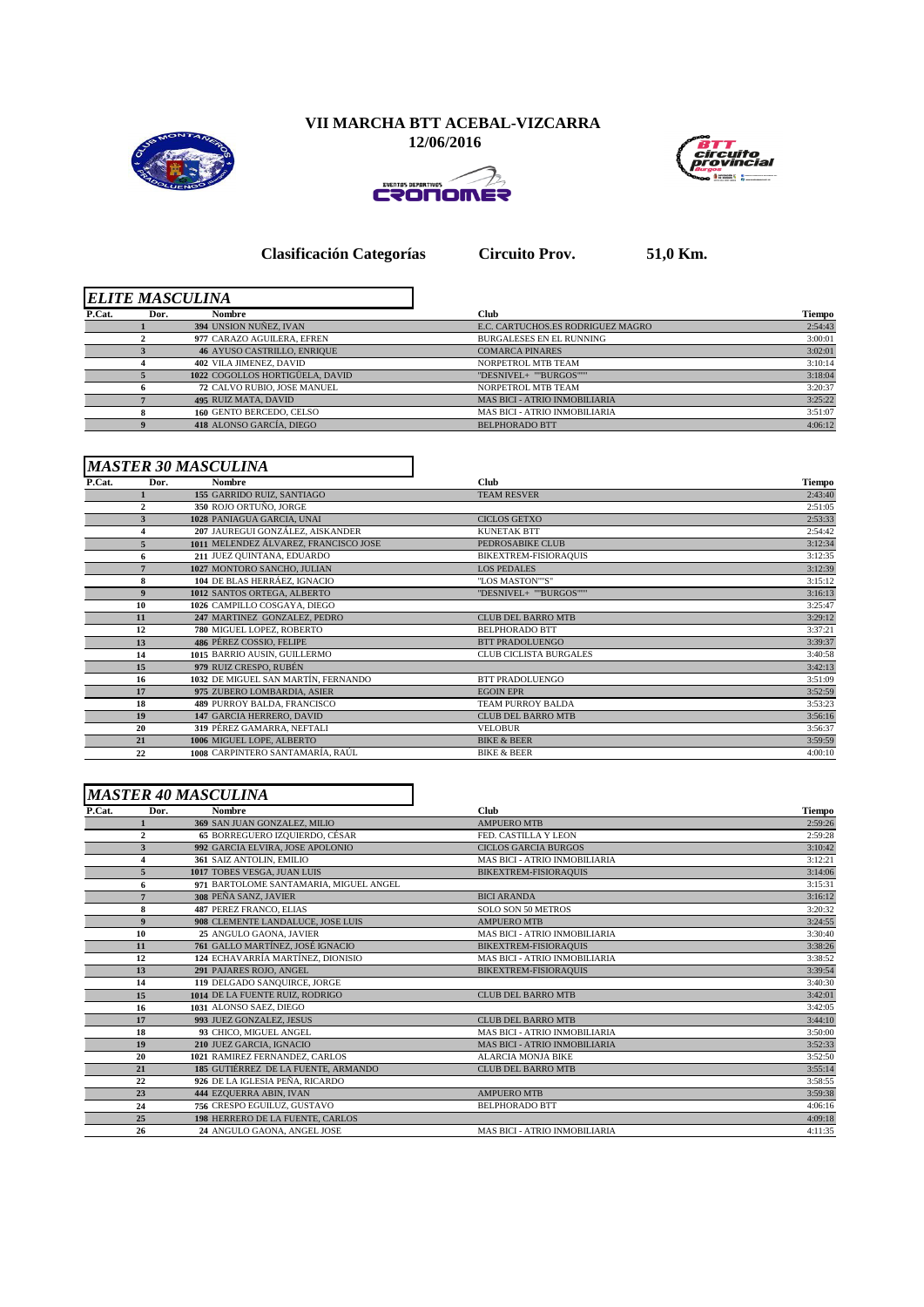## *MASTER 50 MASCULINA*

J.

| P.Cat. | Dor. | Nombre                              | <b>Club</b>                          | Tiempo  |
|--------|------|-------------------------------------|--------------------------------------|---------|
|        |      | 488 PÉREZ SÁEZ, PABLO               | <b>CLUB DEL BARRO MTB</b>            | 3:14:00 |
|        |      | 456 GONZALEZ MAZA, FRANCISCO        | <b>AMPUERO MTB</b>                   | 3:14:05 |
|        |      | 283 NEBREDA, FERNANDO               | DAÑAOS-REFORMAS IRSA                 | 3:30:04 |
|        |      | 1016 SAEZ ALESANCO, JESUS           |                                      | 3:33:45 |
|        |      | 1007 MERINO GLEZ.-TORRE, GUILLERMO  | <b>MAS BICI - ATRIO INMOBILIARIA</b> | 3:50:51 |
|        |      | 426 ARIAS CRESPO, JULIÁN            | <b>AMPUERO MTB</b>                   | 3:51:09 |
|        |      | <b>401 VICENTE DE PEDRO, CARLOS</b> | <b>C.D COMARCA PINARES</b>           | 4:06:34 |
|        |      | 999 DELGADO SANQUIRCE, IGNACIO      | TWENTY-HUERTO 20                     | 4:08:38 |
|        |      | 230 MANERO MANERO, MIGUEL ANGEL     | DAÑAOS-REFORMAS IRSA                 | 4:09:59 |
|        | 10   | 395 VALLEJO MARTINEZ. MIGUEL ANGEL  |                                      | 4:31:45 |
|        |      | 998 MUÑOZ FERNÁNDEZ, MARIANO        |                                      | 4:40:55 |

┓

| <b>FAT</b> |      |                                   |                                            |         |
|------------|------|-----------------------------------|--------------------------------------------|---------|
| P.Cat.     | Dor. | --<br>Nombre                      | Club                                       | Tiempo  |
|            |      | 345<br>; RODRÍGUEZ MONEDERO. JOSÉ | <b>MAS BICI</b><br>CI - ATRIO INMOBILIARIA | 3:38:37 |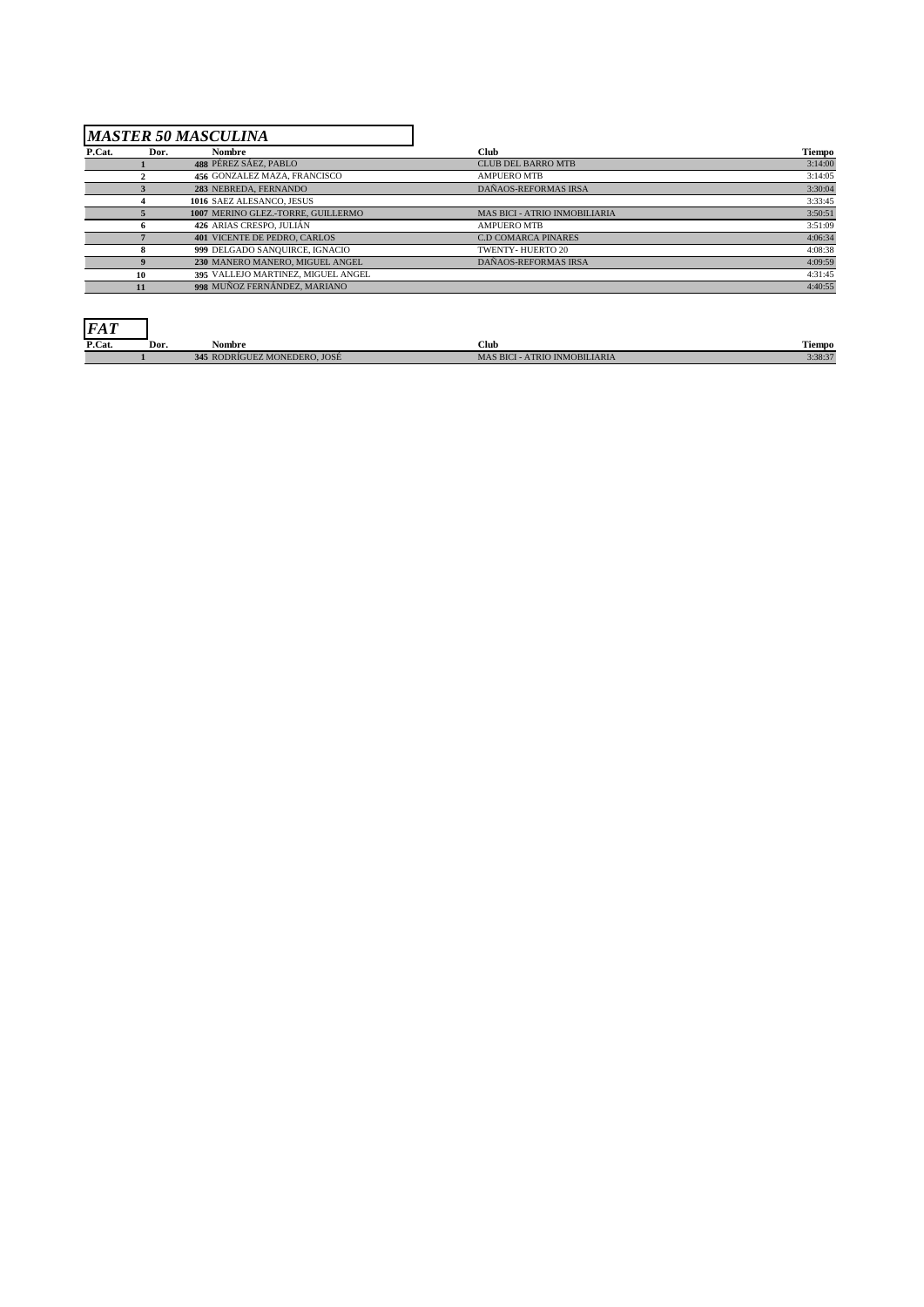**VII MARCHA BTT ACEBAL-VIZCARRA**

 **12/06/2016**





|                | <b>Clasificación Equipos</b>         | <b>Circuito Prov.</b>      | 51,0 Km. |          |
|----------------|--------------------------------------|----------------------------|----------|----------|
| 1 <sup>o</sup> | <b>AMPUERO MTB</b>                   |                            |          | 9:38:28  |
|                | 369 SAN JUAN GONZALEZ, MILIO         | <b>MASTER 40 MASCULINA</b> |          | 2:59:26  |
|                | 456 GONZALEZ MAZA, FRANCISCO         | <b>MASTER 50 MASCULINA</b> |          | 3:14:05  |
|                | 908 CLEMENTE LANDALUCE, JOSE LUIS    | <b>MASTER 40 MASCULINA</b> |          | 3:24:55  |
| $2^o$          | <b>BIKEXTREM-FISIORAQUIS</b>         |                            |          | 10:05:09 |
|                | 211 JUEZ QUINTANA, EDUARDO           | <b>MASTER 30 MASCULINA</b> |          | 3:12:35  |
|                | 1017 TOBES VESGA, JUAN LUIS          | <b>MASTER 40 MASCULINA</b> |          | 3:14:06  |
|                | 761 GALLO MARTÍNEZ, JOSÉ IGNACIO     | <b>MASTER 40 MASCULINA</b> |          | 3:38:26  |
| $3^o$          | <b>MAS BICI - ATRIO INMOBILIARIA</b> |                            |          | 10:08:25 |
|                | 361 SAIZ ANTOLIN, EMILIO             | <b>MASTER 40 MASCULINA</b> |          | 3:12:21  |
|                | 495 RUIZ MATA, DAVID                 | <b>ELITE MASCULINA</b>     |          | 3:25:22  |
|                | 25 ANGULO GAONA, JAVIER              | <b>MASTER 40 MASCULINA</b> |          | 3:30:40  |
| $4^{\circ}$    | <b>CLUB DEL BARRO MTB</b>            |                            |          | 10:25:15 |
|                | 488 PÉREZ SÁEZ. PABLO                | <b>MASTER 50 MASCULINA</b> |          | 3:14:00  |
|                | 247 MARTINEZ GONZALEZ, PEDRO         | <b>MASTER 30 MASCULINA</b> |          | 3:29:12  |
|                | 1014 DE LA FUENTE RUIZ, RODRIGO      | <b>MASTER 40 MASCULINA</b> |          | 3:42:01  |
| $5^{\circ}$    | <b>BELPHORADO BTT</b>                |                            |          | 11:49:51 |
|                | 780 MIGUEL LOPEZ, ROBERTO            | <b>MASTER 30 MASCULINA</b> |          | 3:37:21  |
|                | 418 ALONSO GARCÍA, DIEGO             | <b>ELITE MASCULINA</b>     |          | 4:06:12  |
|                | 756 CRESPO EGUILUZ, GUSTAVO          | <b>MASTER 40 MASCULINA</b> |          | 4:06:16  |
|                |                                      |                            |          |          |